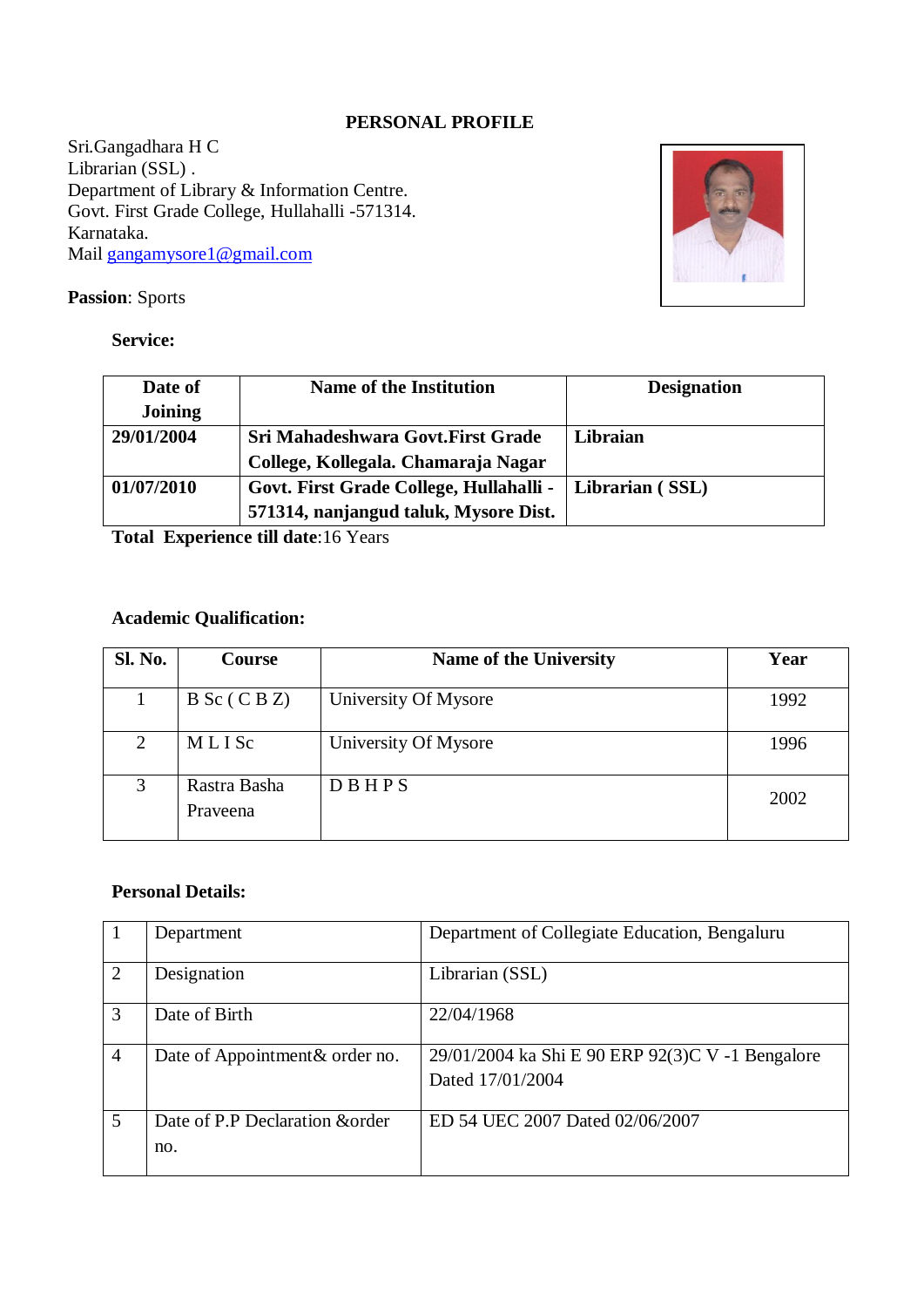| 6              | <b>KGID No</b>     | 1922624                |
|----------------|--------------------|------------------------|
| $\overline{7}$ | PAN No             | AGCPG2597A             |
| 8              | PRAN No            | NA                     |
| 9              | Aadhaar No         | 478110143596           |
| 10             | Voter ID No        | SLC1456706             |
| 11             | Passport No        | <b>NA</b>              |
| 12             | E-Mail             | Gangamysore1@gmail.com |
| 13             | Contact no         | 9448601058/8317482124  |
| 14             | <b>Blood Group</b> | $B + ve$               |

## **Professional Courses Completed during the Service:**

| Sl.No.         | Course                                                 | <b>Held</b> at                                                                | Duration $(from - to-)$                        |
|----------------|--------------------------------------------------------|-------------------------------------------------------------------------------|------------------------------------------------|
| $\mathbf{1}$   | <b>Orientation Course</b>                              | Academic Staff College,<br>University of Mysore                               | 03/09/2004 TO<br>30/09/2004                    |
|                | <b>Refresher Course</b>                                | Academic Staff College,<br>University of Mysore<br>Academic Staff College,    | 28/11/2007-18/12/2007<br>26/08/2009-15/09/2009 |
| $\overline{2}$ |                                                        | University of Mysore<br>Academic Staff College,<br>University of Mysore       | 11/09/2004-01/10/2015                          |
|                |                                                        | <b>UGC Human Resource</b><br>Development, Bharathiar<br>University Coimbatore | 10/05/2017-30/05/2017                          |
| $\overline{3}$ | Management of First<br>Grade College for<br>Librarians | <b>Administrative Training</b><br>Institute, Mysore                           | 16/04/2007 to<br>21-04-2007,                   |
| 5              | <b>Computer Literacy</b><br>Examination.               | Passed in 27/11/2016                                                          | 27/11/2016                                     |
| 6              | Any other<br>1) TQM/HRD Training                       | GFGC, Chamaraja Nagar                                                         | 21/03/2007 to 22-3-<br>2007                    |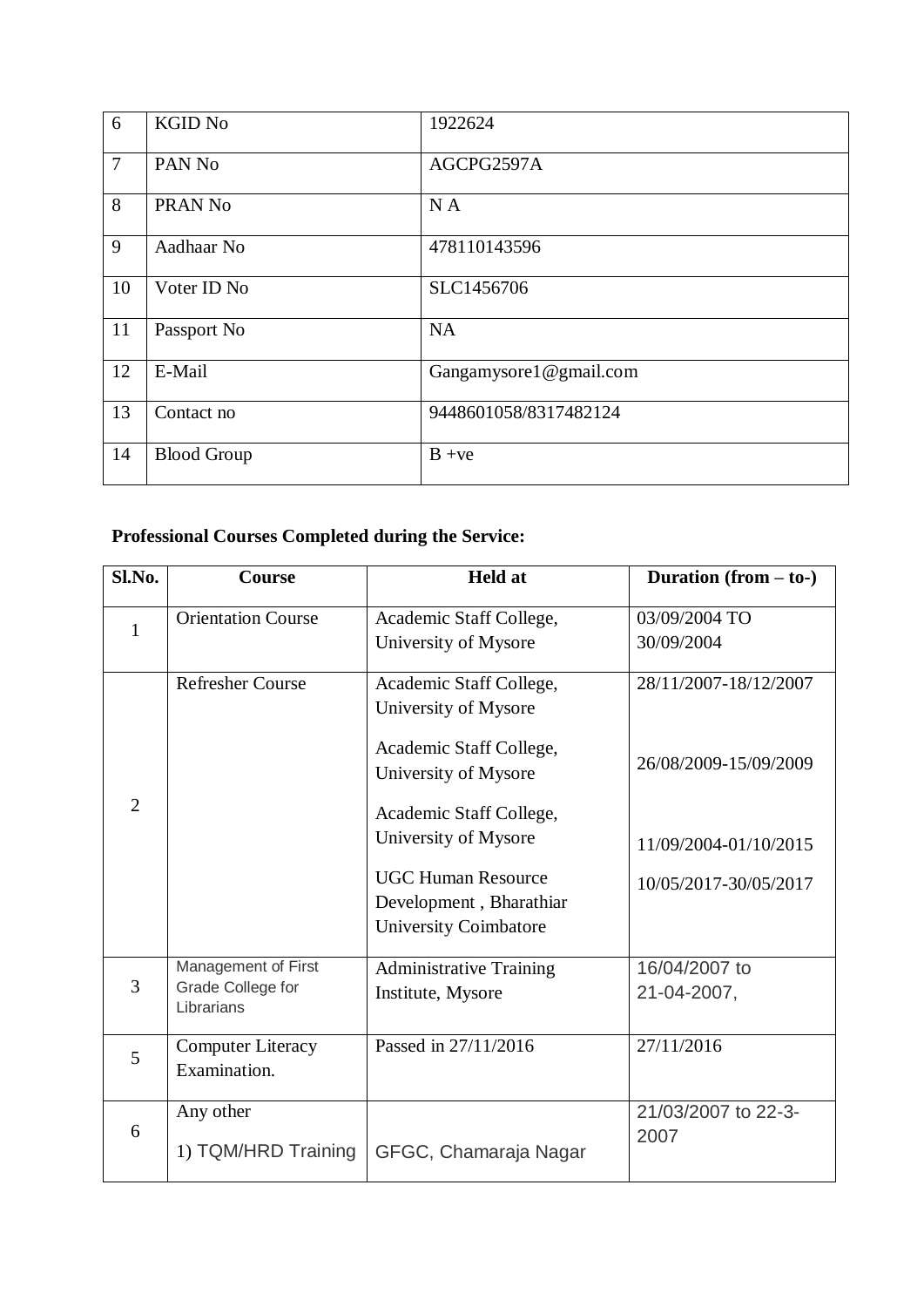| 2) ICT Computer<br>skills For Library<br>training | <b>Gulburga University Library</b> | 30-11-2009 to<br>04-12-2009 |
|---------------------------------------------------|------------------------------------|-----------------------------|
| Life skills                                       | <b>NIMHANS Bangalore</b>           | 26/06/2019-<br>02/07/2019   |

**Details of Participation and Paper presentation, publications in International/National/State level seminars, conferences and Workshops and Programs Organized:**

| Sl.            | Topic                                                                     | Seminar/Con<br>ference/Work | Place                                   | Date                        | Mode                         |
|----------------|---------------------------------------------------------------------------|-----------------------------|-----------------------------------------|-----------------------------|------------------------------|
| No.            |                                                                           | shop/Article                |                                         |                             | (presented/pa<br>rticipated) |
| $\mathbf{1}$   | T Q M In Higher<br>Education                                              | Workshop<br>Regional        | Teresian College,<br>Mysore             | 27/12/2005 to<br>28/12/2205 | participated                 |
| $\overline{2}$ | <b>Library Management</b>                                                 | Seminar<br>Regional         | PES College,<br>Mandya                  | 07/03/06                    | participated                 |
| 3              | <b>Best Practices in</b><br>Library Information<br>Service                | Seminar<br>National         | Bangalore<br>University                 | 09-12 Aug 06                | participated                 |
| $\overline{4}$ | <b>TQM In Higher</b><br>Education                                         | Workshop<br><b>State</b>    | GFGC<br>Chamaraja Nagar                 | 21-22 March<br>2007         | participated                 |
| 5              | National Symposium<br>on Recent advances in<br><b>Information Science</b> | Seminar<br>National         | University Library<br>Mysore            | 28-29 March<br>2008         | participated                 |
| 6              | <b>Total Quality in Library</b><br>Information                            | Seminar                     | Teresian College,<br>Mysore             | 25 July 2009                | participated                 |
| $\overline{7}$ | <b>Building Digital</b><br>Libraries In Colleges                          | Seminar                     | Academic Staff<br><b>College Mysore</b> | 10-11 Sept. 2009            | participated                 |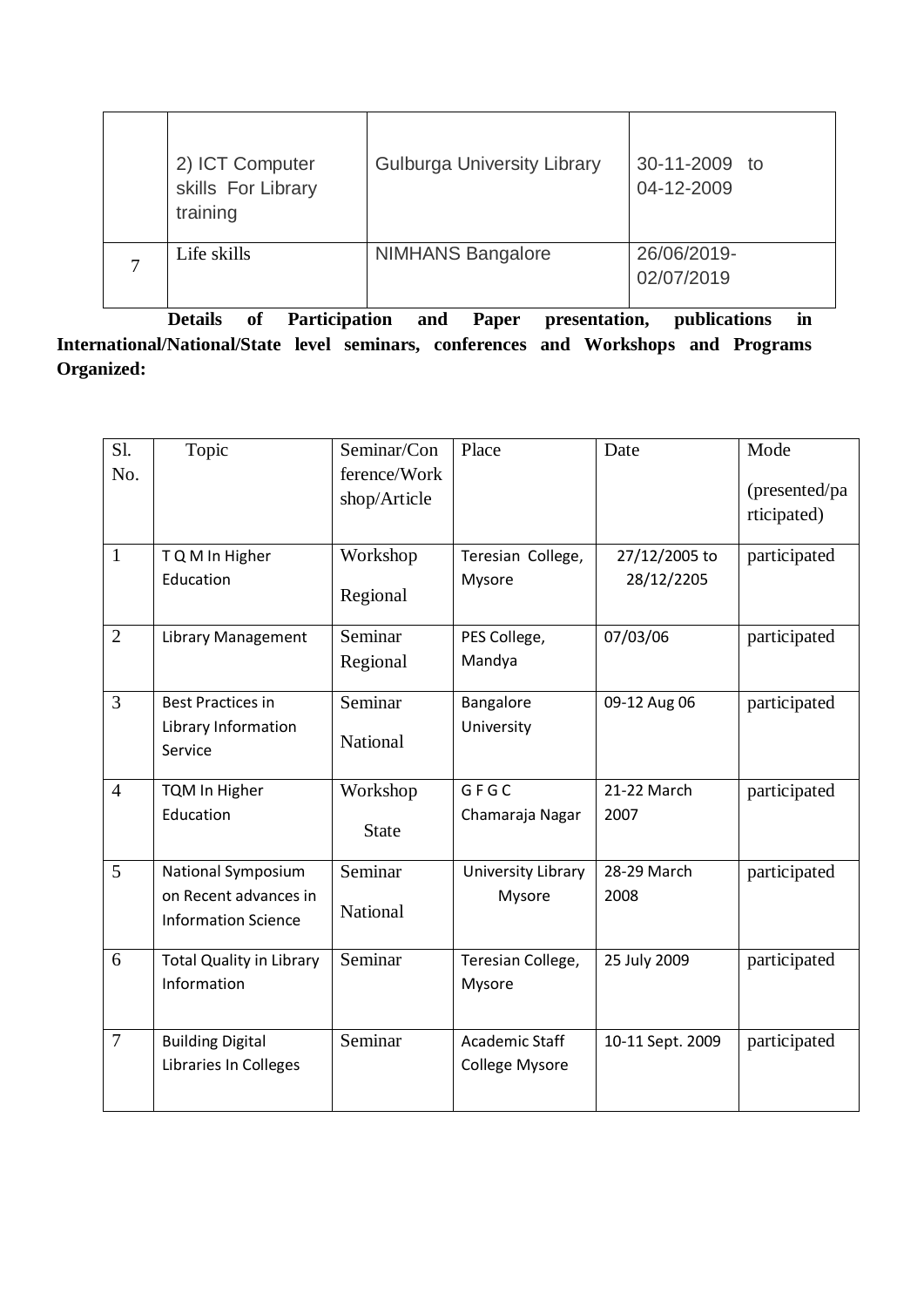| 8  | Web Based Library<br>services                                                             | Seminar<br>National         | JSS College For<br>Women & SDM-<br><b>IMD</b>                                 | 5-6 March 2010          | participated                |
|----|-------------------------------------------------------------------------------------------|-----------------------------|-------------------------------------------------------------------------------|-------------------------|-----------------------------|
| 9  | Indian Academic<br>Libraries 2020                                                         | Seminar<br>International    | Siddaganga<br><b>College For</b><br>Women, Tumkur                             | 12-14 Aug 2010          | participated                |
| 10 | Webometrics<br>Informetrics &<br>Scientometrics                                           | Seminar<br>International    | Dept. Of Library &<br>Inf. Science<br>Mysore                                  | 19-22 October<br>2010   | participated                |
| 11 | Librarians Academic<br>Quality Improvement<br>& Problems                                  | Seminar<br>Regional         | RJDCE, Mysore &<br><b>KSCLA Bangalore</b><br>JSS College For<br>Women, Mysore | 26 Feb 2011             | participated                |
| 12 | <b>Managing College</b><br>Libraries : Issues &<br>Trends                                 | Seminar<br>National         | <b>JSS College</b><br>Mysore & MYLISA                                         | 16-17 December<br>2011  | participated                |
| 13 | Emerging Trends in E-<br><b>Resource Management</b><br>& Services in College<br>Libraries | Seminar<br>National         | <b>Teresian College</b><br>Mysore & SDM-<br><b>IMD</b>                        | 27-28 September<br>2013 | participated                |
| 14 | Social Trends in Library<br><b>Information Centre</b>                                     | Seminar<br>National         | Mahajana College<br>Mysore                                                    | 04-05 Dec 2014          | participated                |
| 15 | Community<br>Empowerment in<br>Changing World:<br><b>Issuess &amp; Challenges</b>         | International<br>Conference | University of<br>Mysore &<br>Karnataka State<br><b>Planning Board</b>         | 27-28 Feb 2015          | Presented                   |
| 16 | Workshop on<br>Preparation Of NAAC                                                        | Regional<br>Workshop        | <b>Govt First Grade</b><br>College, Hullahalli                                | 26 Mar 2015             | Organised By<br>IQAC        |
| 17 | Developing<br><b>Employability among</b><br>younger generation                            | <b>State Seminar</b>        | <b>Govt First Grade</b><br>College, Hullahalli                                | 31 March 2015           | Organised By<br><b>IQAC</b> |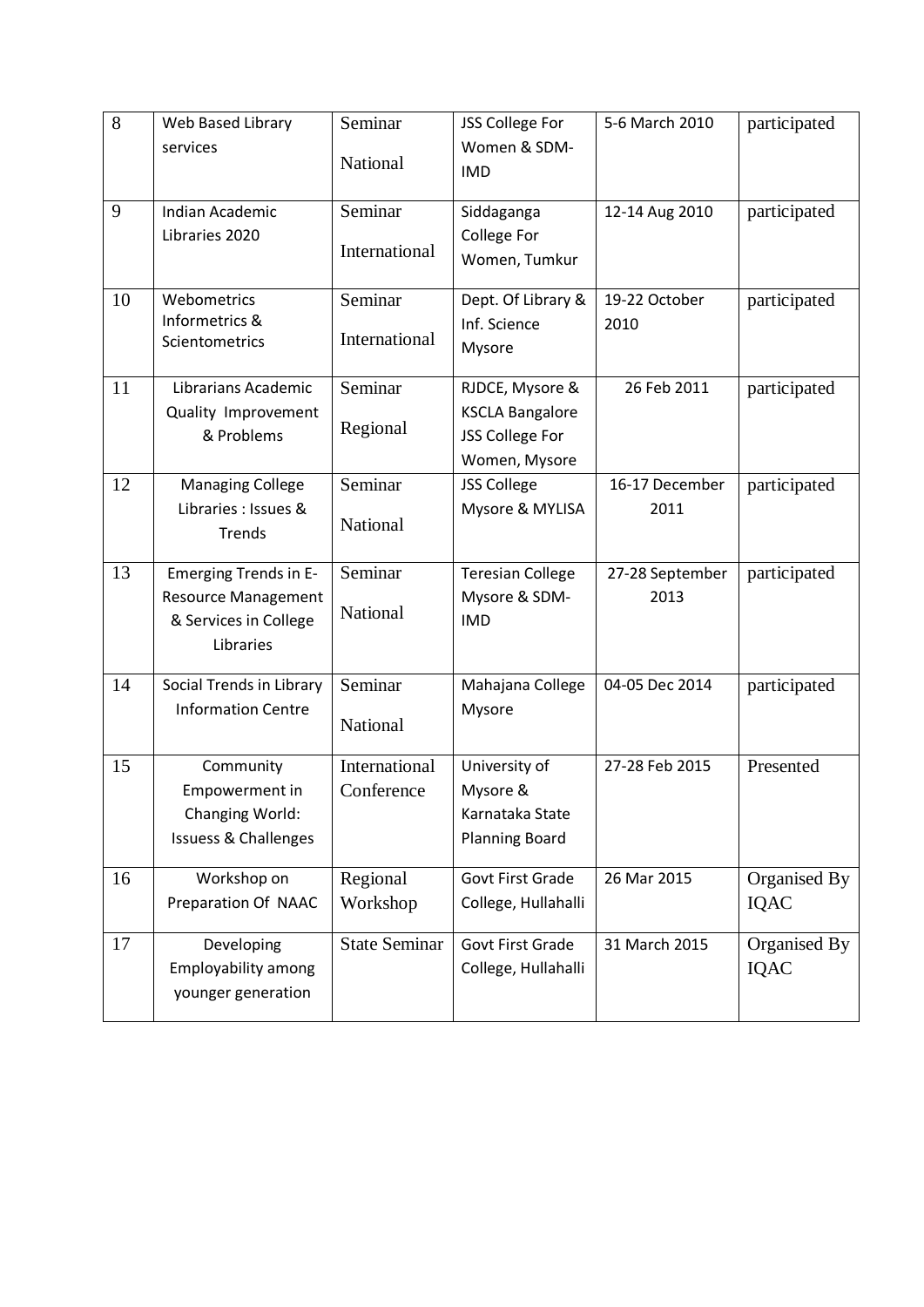| 18<br>19 | Advances in<br>Collaborative research<br>for Economics<br>Management<br><b>Humanities Social</b><br><b>Science and Computer</b><br>Technology<br>Library Information<br>Services for All:<br>Reaching the<br>Unreached in the<br>Digital Era | International<br>Conference<br>Conference<br>National | University of<br>Mysore &<br>Karnataka State<br><b>Planning Board</b><br><b>ISBR Bangalore</b><br>And CREST<br>University Of<br>Mysore<br>Karnataka state<br>SC/ST Library<br>Professionals<br>Association | 25-26 June 2016<br>11-12 Feb 2016 | Presented<br>participated |
|----------|----------------------------------------------------------------------------------------------------------------------------------------------------------------------------------------------------------------------------------------------|-------------------------------------------------------|------------------------------------------------------------------------------------------------------------------------------------------------------------------------------------------------------------|-----------------------------------|---------------------------|
| 20       | <b>Uploading AISHE Data</b><br>to All India Higher<br><b>Education Portal</b>                                                                                                                                                                | Workshop<br>Regional                                  | Dept Of Higher<br>Education &<br>University Of<br>Mysore                                                                                                                                                   | 15 <sup>th</sup> Feb 2017         | participated              |
| 21       | <b>Various Competitive</b><br>Examinations                                                                                                                                                                                                   | Workshop<br>Regional                                  | Dept of Collegiate<br>Education<br>Maharani Science<br>College And Joint<br><b>Director DCE</b><br>Mysore                                                                                                  | 26 July 2017                      | participated              |
| 22       | Challenges and<br>opportunities for<br>Sustainable Rural<br>Development                                                                                                                                                                      | International<br>Conference                           | University of<br>Mysore &<br>Karnataka State<br><b>Planning Board</b><br><b>ISBR Bangalore</b><br>And CREST                                                                                                | 28-29 August<br>2017              | Presented                 |
| 23       | <b>National Conference</b><br>on Digital Libraries<br>Library automation<br>and open course<br>ware: Issues and best<br>practice                                                                                                             | International<br>Conference                           | Dept Of Library &<br>Information<br><b>Science And</b><br>University of<br>Mysore                                                                                                                          | 10-11 Nov 2017                    | participated              |
| 24       | Educational<br>Development and<br>Social Welfare                                                                                                                                                                                             | International<br>Conference                           | St Philomena<br>College, Hassan<br>And Oriental<br>research centre<br>Mysore                                                                                                                               | 27 Jan 2018                       | Presented                 |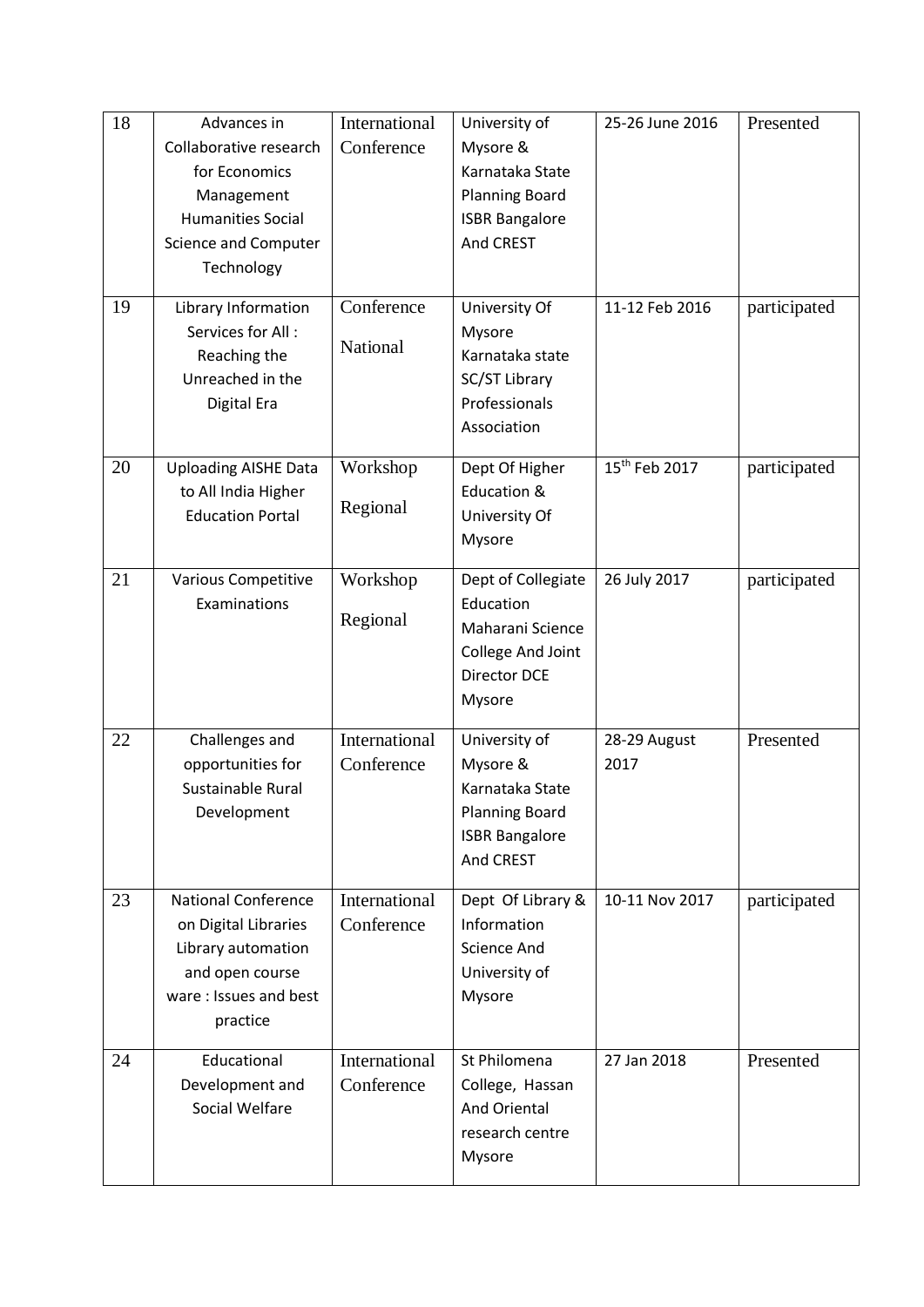| 25 | Development of<br>research in Social<br>Science Humanities,<br><b>Business and</b><br>Management Library<br>Science | Conference<br>National      | <b>Govt Arts</b><br>Commerce & PG<br>(Autonomous)<br>College Hassan                                              | 21 April 2018    | Presented    |
|----|---------------------------------------------------------------------------------------------------------------------|-----------------------------|------------------------------------------------------------------------------------------------------------------|------------------|--------------|
| 26 | Strategies for<br>Transforming<br>Libraries : Growing<br>Trends & Technologies                                      | Workshop<br>Regional        | <b>DELNET &amp; The</b><br>National Institute<br>of Engineering<br>Mysore                                        | 31 May 2018      | participated |
| 27 | CBCS-CAGP UG<br>Regulations                                                                                         | Workshop<br>Regional        | <b>Govt First Grade</b><br>College<br>Nanjangud And<br><b>IQAC Cell</b>                                          | 13 June 2018     | participated |
| 28 | Role of Placement Cell<br>& IQAC in Changed<br><b>Scienario OF NAAC</b>                                             | Workshop<br>Regional        | <b>Govt First Grade</b><br>College<br>Nanjangud And<br><b>IQAC Cell</b>                                          | 19 June 2018     | participated |
| 29 | Global Innovative<br><b>Research Dimensions</b>                                                                     | Conference<br>International | International<br>Council for<br>Development<br><b>Research And</b><br><b>Oriental Research</b><br>Council Mysore | 22-23 June 2018  | Presented    |
| 30 | Research Intelligence<br>and Database (RID)                                                                         | Seminar<br>National         | Periyar University                                                                                               | 14 dce 2018      | participated |
| 31 | Library and<br><b>Information Services</b><br>for All: Reaching the<br>Unreached in the<br>Digital Era              | Seminar<br>National         | University of<br>Mysore &<br>Karnataka State<br>SC/ST Library<br>Professionals<br>Association                    | 11 & 12 Feb 2019 | participated |
| 32 | <b>Resource Management</b><br>And Sustainable<br>Development                                                        | Conference<br>National      | University of<br>Mysore Dept Of<br>Economics,<br>Maharani College<br>Mysore                                      | 22 23 Feb 2019   | Presented    |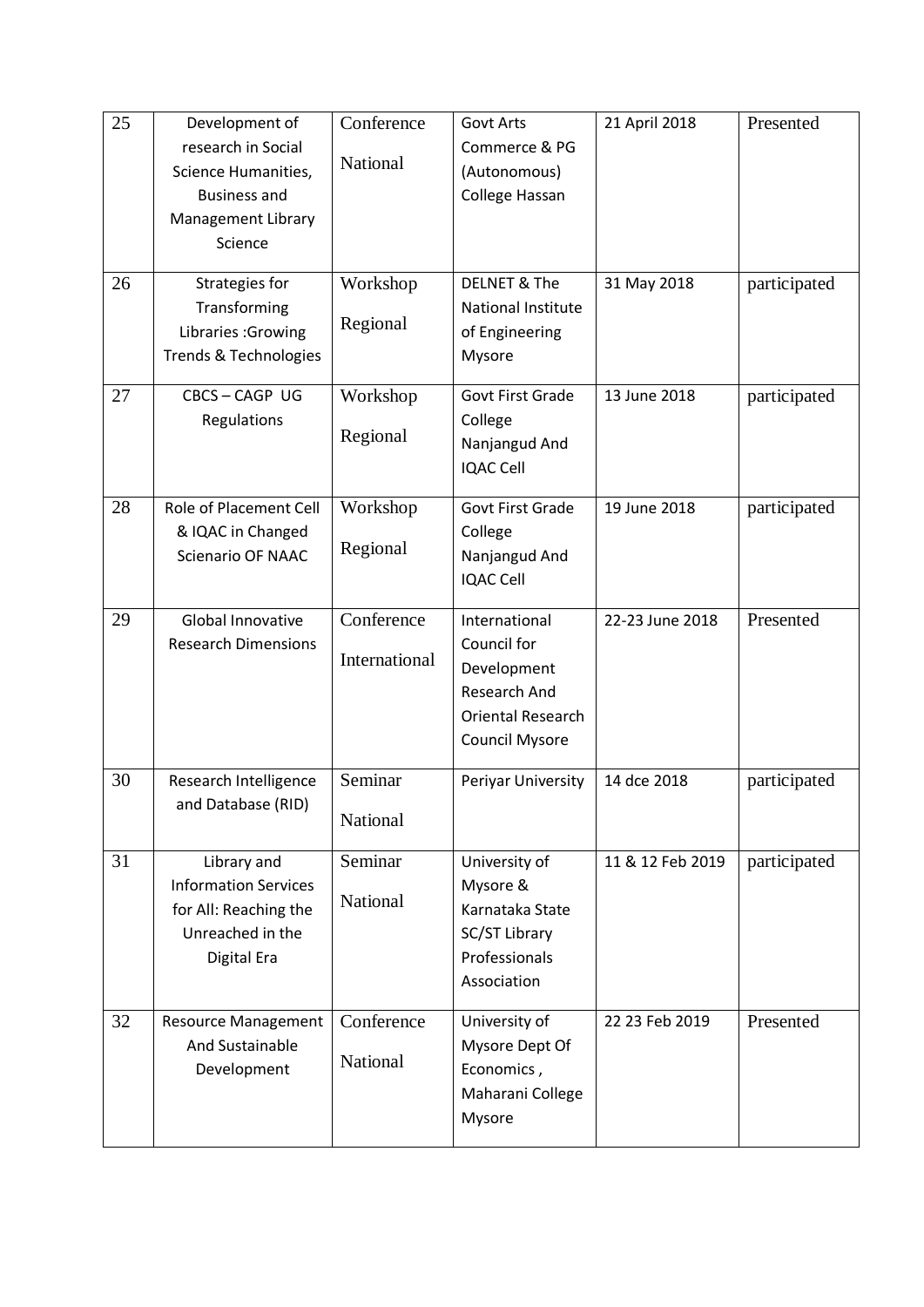| 33<br>34 | Contemporary<br>Karnataka: Different<br>Approach<br><b>Emerging Trends in</b>    | Seminar<br>Conference    | <b>Government First</b><br>Grade College H D<br>Kote<br>Sri D Devaraja Urs                                                                      | 2 <sup>nd</sup> March 2019<br>18 March 2019 | Presented<br>Presented |
|----------|----------------------------------------------------------------------------------|--------------------------|-------------------------------------------------------------------------------------------------------------------------------------------------|---------------------------------------------|------------------------|
|          | Humanities, Commerc<br>e and Sciences                                            | National                 | College, Hunsur                                                                                                                                 |                                             |                        |
| 35       | Role of Placement Cell<br>& IQAC in in the<br>changed Scenaria of<br><b>NAAC</b> | Seminar<br>Regional      | <b>Government First</b><br><b>Grade College</b><br>Nanjangud                                                                                    | 19/06/2019                                  | participated           |
| 36       | Problem And<br>Prospects of Higher<br>Education                                  | National<br>Conference   | Vijaya Jyothi<br>Group of<br>Institutions<br>Bengalore                                                                                          | 22 August 2019                              | Presented              |
| 37       | <b>Issues And Challenges</b><br>in Higher Educations                             | International<br>Seminar | Kuvempu FG<br>College Bengalore<br>And Vijaya Jyothi<br>Institutions<br><b>Bengalore And</b><br>Dept Of<br>Economics<br>University Of<br>Mysore | $11 - 12$ Nov 2019                          | Presented              |

## Conferences/Symposium/Workshops – Attended, presented and lectures delivered

|               |    | Total          |                |    | During entire Service |                |         | During last    |                  |  |
|---------------|----|----------------|----------------|----|-----------------------|----------------|---------|----------------|------------------|--|
|               |    |                |                |    |                       |                | 5 years |                |                  |  |
|               | A  | P              | $\mathbf R$    | A  | $\mathbf{P}$          | $\mathbf R$    | A       | P              | $\mathbf R$      |  |
| International | 9  | 6              | $\overline{0}$ | 9  | 6                     | $\overline{0}$ | 5       | 4              | $\boldsymbol{0}$ |  |
| National      | 14 | 5              | $\overline{0}$ | 14 | 5                     | $\overline{0}$ | 7       | 3              | $\theta$         |  |
| Uni/Regional  | 11 | $\overline{0}$ | $\overline{0}$ | 11 | $\overline{0}$        | $\overline{0}$ | 6       | $\overline{0}$ | $\theta$         |  |
| Local         | 3  | $\overline{0}$ | $\overline{0}$ | 3  | $\overline{0}$        | $\overline{0}$ | 3       | $\overline{0}$ | $\Omega$         |  |

A – Attended, P – Presented, R – Resources Person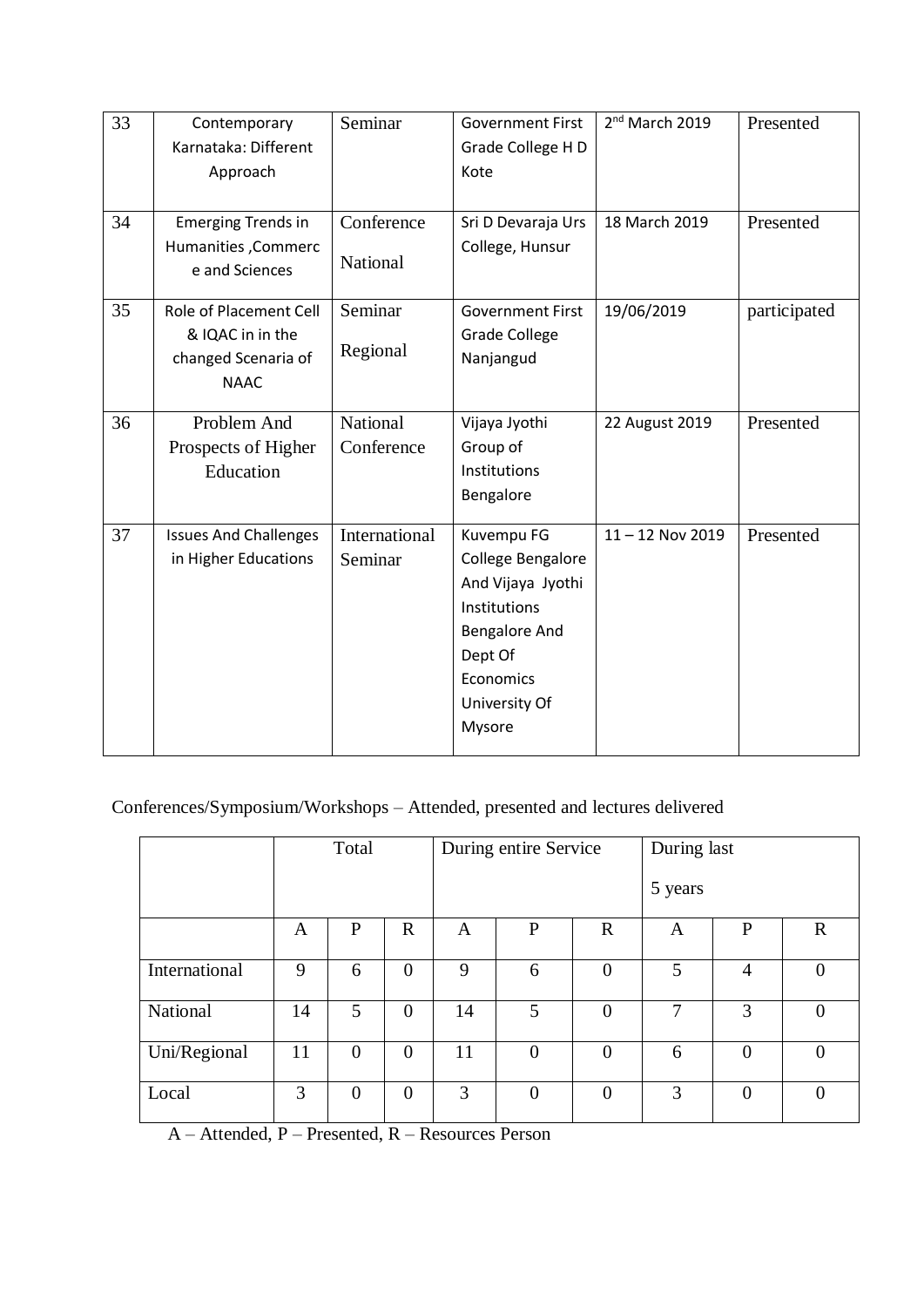# **Research Articles/Books published: NIL**

|                                              | Level                           | Total                    | Before                   | After                    | During                   |
|----------------------------------------------|---------------------------------|--------------------------|--------------------------|--------------------------|--------------------------|
|                                              |                                 | (in<br>numbers)          | joining<br>service       | joining<br>service       | the last<br>5 years      |
| Research<br>articles                         | International (ISSN)            | $\frac{1}{2}$            | $\overline{a}$           | $\overline{a}$           | $\overline{a}$           |
|                                              | National (ISBN)                 | $\overline{\phantom{a}}$ | $\overline{\phantom{a}}$ | $\overline{\phantom{a}}$ | $\overline{\phantom{a}}$ |
| Conference proceedings                       |                                 | $\overline{a}$           |                          | $\overline{a}$           | $\overline{\phantom{0}}$ |
| <b>Subject Books</b>                         | National                        | $\frac{1}{2}$            | $\overline{\phantom{a}}$ | $\overline{\phantom{a}}$ | $\overline{a}$           |
|                                              | state level                     | $\overline{\phantom{0}}$ | $\blacksquare$           | $\overline{a}$           | $\overline{\phantom{0}}$ |
|                                              | Local publishers                | $\overline{a}$           |                          | $\overline{a}$           | $\overline{\phantom{0}}$ |
| Chapters in<br>knowledge<br>based<br>volumes | National                        | $\overline{\phantom{a}}$ | $\blacksquare$           | $\overline{a}$           | $\overline{\phantom{a}}$ |
|                                              | state level                     | $\overline{a}$           |                          | $\overline{a}$           | $\overline{a}$           |
|                                              | Local publishers                | $\blacksquare$           | $\overline{\phantom{a}}$ | $\overline{a}$           | $\overline{\phantom{0}}$ |
|                                              | University /                    | $\overline{a}$           | $\blacksquare$           | $\overline{a}$           | $\overline{a}$           |
|                                              | Regional                        |                          |                          |                          |                          |
| Academic                                     | Creative books<br>(Poems/Drama) | $\overline{\phantom{a}}$ | $\overline{\phantom{a}}$ | $\overline{a}$           | $\overline{a}$           |
|                                              | Criticism                       | $\overline{\phantom{a}}$ | $\blacksquare$           | $\overline{a}$           | $\overline{\phantom{a}}$ |
|                                              | Reviews                         | $\overline{a}$           |                          | $\overline{a}$           |                          |
|                                              | Translation                     | $\overline{\phantom{0}}$ | $\overline{\phantom{0}}$ | $\overline{a}$           | $\overline{\phantom{0}}$ |
| Non<br>Academic                              | <b>Popular Articles</b>         | $\overline{a}$           | $\blacksquare$           | $\overline{\phantom{0}}$ | $\overline{\phantom{0}}$ |
|                                              | Local news papers               | $\overline{a}$           | $\overline{\phantom{a}}$ | $\overline{\phantom{a}}$ | $\overline{\phantom{a}}$ |
|                                              | Magazine                        | $\frac{1}{2}$            | $\overline{\phantom{a}}$ | $\overline{a}$           | $\overline{\phantom{a}}$ |
|                                              | Any other                       | $\frac{1}{2}$            | $\blacksquare$           | $\overline{a}$           | $\overline{\phantom{a}}$ |
|                                              | Grand total                     | $\overline{a}$           | $\overline{\phantom{a}}$ | $\overline{\phantom{0}}$ | $\overline{a}$           |